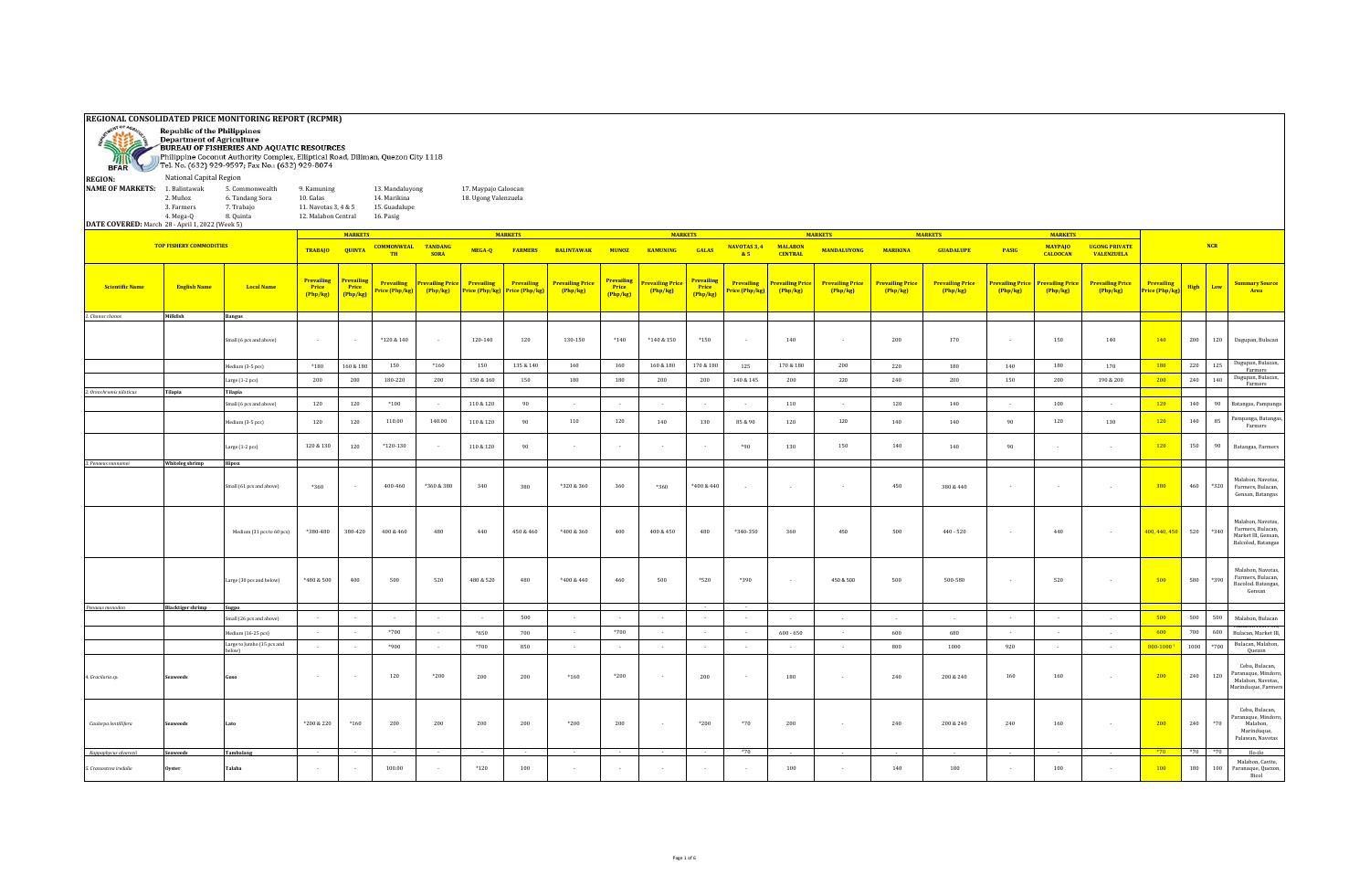|                            |                                   |                                   |                                        | <b>MARKETS</b>                         |                                     |                                   |                              | <b>MARKETS</b>               |                                     |                                        | <b>MARKETS</b>               |                                        |                             |                                     | <b>MARKETS</b>                    |                                   | <b>MARKETS</b>                    |                            | <b>MARKETS</b>                      |                                           |                                     |              |        |                                                                                                   |
|----------------------------|-----------------------------------|-----------------------------------|----------------------------------------|----------------------------------------|-------------------------------------|-----------------------------------|------------------------------|------------------------------|-------------------------------------|----------------------------------------|------------------------------|----------------------------------------|-----------------------------|-------------------------------------|-----------------------------------|-----------------------------------|-----------------------------------|----------------------------|-------------------------------------|-------------------------------------------|-------------------------------------|--------------|--------|---------------------------------------------------------------------------------------------------|
|                            | <b>TOP FISHERY COMMODITIES</b>    |                                   | <b>TRABAJO</b>                         | <b>QUINTA</b>                          | <b>COMMONWEAL TANDANG</b><br>TH     | <b>SORA</b>                       | MEGA-Q                       | <b>FARMERS</b>               | <b>BALINTAWAK</b>                   | <b>MUNOZ</b>                           | <b>KAMUNING</b>              | <b>GALAS</b>                           | NAVOTAS 3, 4<br>85          | <b>MALABON</b><br><b>CENTRAL</b>    | <b>MANDALUYONG</b>                | <b>MARIKINA</b>                   | <b>GUADALUPE</b>                  | <b>PASIG</b>               | <b>MAYPAJO</b><br><b>CALOOCAN</b>   | <b>UGONG PRIVATE</b><br><b>VALENZUELA</b> |                                     |              | NCR    |                                                                                                   |
| <b>Scientific Name</b>     | <b>English Name</b>               | <b>Local Name</b>                 | <b>Prevailing</b><br>Price<br>(Php/kg) | <b>Prevailing</b><br>Price<br>(Php/kg) | <b>Prevailing</b><br>Price (Php/kg) | <b>Prevailing Price</b><br>Php/kg | Prevailing<br>Price (Php/kg) | Prevailing<br>Price (Php/kg) | <b>Prevailing Price</b><br>(Php/kg) | <b>Prevailing</b><br>Price<br>(Php/kg) | Prevailing Price<br>(Php/kg) | <b>Prevailing</b><br>Price<br>(Php/kg) | Prevailing<br>rice (Php/kg) | <b>Prevailing Price</b><br>(Php/kg) | <b>Prevailing Price</b><br>Php/kg | <b>Prevailing Price</b><br>Php/kg | <b>Prevailing Price</b><br>Php/kg | Prevailing Price<br>Php/kg | <b>Prevailing Price</b><br>(Php/kg) | <b>Prevailing Price</b><br>Php/kg         | <b>Prevailing</b><br>Price (Php/kg) | High         | Low    | <b>Summary Source</b><br>Area                                                                     |
| 6. Perna viridis           | <b>Green Mussel</b>               | Tahong                            | $*90-120$                              | 120                                    | 80 & 120                            | 150 & 160                         | 160                          | 150                          | 100                                 | 120 & 140                              | $*140$                       | 120-160                                | $*60$                       | 100 & 120                           | $\sim$                            | 160                               | 200                               | 100                        | 160                                 |                                           | 120 & 160                           | $^*60$       | 200    | Malabon, Cavite,<br>Paranaque, Navotas,<br>Farmers, Bicol                                         |
| 7. Scylla serrata          | Mudcrab                           | Alimango                          | $\sim$                                 |                                        | $*800$                              | 700                               | $*650$                       | 750                          |                                     | $*400 - 850$                           |                              | $\sim$                                 | 250                         | $400 - 450$                         | $\sim$                            | $600 - 650$                       | $\sim$                            | 700                        | 300                                 |                                           | 700                                 | $*850$       | 250    | Malabon, Market III<br>Bulacan, Quezon,<br>Navotas, Roxas, Lanao<br>Del Norte, Samar, Ilo-<br>ilo |
|                            |                                   | Female                            |                                        |                                        |                                     | $*800$                            | 650                          | 900                          |                                     | *400 & 900                             |                              | ÷.                                     | 250                         | 550                                 | $\sim$                            | $600 - 650$                       |                                   |                            | 300                                 |                                           | 650                                 | 900          | 250    | Bulacan, Quezon,<br>Navotas, Roxas,<br>Malabon, Lanao Del<br>Norte, Samar, Ilo-ilo                |
| 8. Portunus pelagicus      | <b>Blue swimming Crab</b>         | Alimasag                          |                                        |                                        |                                     |                                   |                              |                              |                                     |                                        |                              |                                        |                             |                                     |                                   |                                   |                                   |                            |                                     |                                           |                                     |              |        |                                                                                                   |
|                            |                                   | Small/Medium (7 pcs and<br>above) |                                        |                                        | *120-240                            | *300-360                          | $*200$                       |                              | 100-240                             | *320 & 400                             |                              | $*200 - 400$                           | $*140$                      | $280 - 320$                         | $\sim$                            | 360                               | 420 & 550                         | 240                        | 200                                 |                                           | 240                                 | 550          | 100    | Malabon, Market III,<br>Bulacan, Farmers,<br>Navotas, Quezon,<br>Palawan                          |
|                            |                                   | Large $(1-6$ pcs $)$              | $\sim$                                 |                                        | $*600$                              | in 1919.                          | 480                          | 550                          |                                     | *580 & 600                             | *550                         | $\sim$                                 | $\sim$                      | $380 - 420$                         | $\sim$                            | 500                               | 600 & 650                         | $400\,\&\,480$             |                                     |                                           | 480                                 | 650          | 380    | Bulacan, Malabon,<br>Farmers, Navotas,<br>Market III, Quezon                                      |
| 9. Thunnus albacares       | <b>Yellowfin Tuna</b>             | Tambakol<br>Whole                 | 300-350                                | 280                                    | *300                                | $\sim$                            | 220-250                      | 300 & 380                    | *220 & 250                          | $\sim$                                 | *350                         | *350                                   | 220-260                     | 280                                 | $\sim$                            | 380                               | $260 - 300$                       | 300                        | 180                                 |                                           | 300                                 | 380          | 180    | Malabon, Navotas,<br>Farmers, Lucena,<br>Market III, Quezon,<br>Mindoro, Bataan,                  |
|                            |                                   | Sliced                            |                                        |                                        | $*400$                              | $\sim$                            |                              |                              |                                     | $\sim$                                 |                              | $*400$                                 | $\sim$                      | $\sim$                              | $\sim$                            | 280-360                           | 320-550                           | 400                        | 400                                 |                                           | 400                                 | 550          | 280    | Malabon, Lucena,<br>Navotas, Quezon,<br>Farmers                                                   |
|                            |                                   | Head                              |                                        |                                        | $*250$                              | $\sim$                            |                              |                              |                                     | $\sim$                                 |                              | $*180$                                 | $\sim$                      | $\sim$                              | $\sim$                            | 120                               | 200                               | 240                        | 200                                 |                                           | 200                                 | *250         | 120    | Lucena, Malabon<br>Navotas, Farmers                                                               |
| Katsuwonus pelamis         | Skipjack Tuna                     | Gulyasan                          |                                        |                                        |                                     |                                   |                              |                              |                                     |                                        |                              |                                        |                             |                                     |                                   |                                   |                                   |                            |                                     |                                           |                                     |              |        |                                                                                                   |
|                            |                                   | Whole                             | *260-280                               | 180-220                                |                                     | $\sim$                            | 150-200                      | $\sim$                       | 160                                 |                                        | *280                         | *200                                   | 90-160                      | 180                                 |                                   |                                   | 200                               |                            |                                     |                                           | 160-200                             | *280         | 90     | Malabon Fish Port,<br>Market III, Farmers,<br>Navotas, Quezon,<br>Market 1, Mindoro,<br>Bataan    |
|                            |                                   | Sliced                            |                                        |                                        |                                     | $\sim$                            |                              |                              |                                     |                                        |                              | $*280$                                 |                             |                                     |                                   |                                   | 300                               |                            |                                     |                                           | 300                                 | 300          | $*280$ | Malabon Fish Port,<br>Market III, Navotas                                                         |
| Auxis thazard              | <b>Frigate Tuna</b>               | Tulingan                          | $\sim$                                 |                                        | $\sim$                              | $\sim$                            |                              | $\sim$                       | 200                                 | 200                                    |                              | $\sim$                                 | $\sim$                      | 160                                 | $\sim$                            | 280                               | 180-280                           |                            | 200                                 | $\sim$                                    | 200                                 | 280          | 160    | Lucena, Malabon,<br>Navotas, Farmers,<br>Market III,                                              |
| Auxis rochei               | <b>Bullet Tuna</b>                | Tulingan                          | 220-250                                | 240-260                                | $*180-240$                          | 260                               | 160 & 220                    | 280                          |                                     | $\sim$                                 | 280                          | 280                                    | 170-210                     | 200                                 | $\sim$                            | $\sim$                            | 240                               | 200                        |                                     | 200                                       | 200 & 280                           | 280          | 160    | Malabon Fish Port,<br>Navotas, Farmers,<br>Lucena, Mindoro                                        |
| 10. Sardinella fimbriata   | ringescale Sardinella             | <b>Tunsoy</b>                     | $\sim$                                 | $\sim$                                 | $\sim$                              | $\sim$                            | 100 & 120                    | 150                          | $\sim$                              | $\sim$                                 | $\sim$                       | $\sim$                                 | $\sim$                      | $\sim$                              | $\sim$                            | $\sim$                            | $\sim$                            | $\sim$                     | $\sim$                              | $\sim$                                    | 100-150                             | 150          | 100    | Lucena, Malabon                                                                                   |
| Sardinella lemuru          | <b>Bali Sardinella</b>            | amban                             |                                        | 100 & 120                              |                                     | $\sim$                            |                              |                              | 80 & 100                            | 100                                    | $\sim$                       |                                        | $*30$                       | 120                                 | $\sim$                            | $\sim$                            | 120-160                           | 80 & 100                   | 90                                  | 80 & 100                                  | 100                                 | 160          | $*30$  | Navotas, Farmers,<br>Malabon, Market III                                                          |
| Sardinella gibosa          | ioldstripe Sardinella             | amban                             | $\sim$                                 |                                        | $\sim$                              | $\sim$                            | 100                          | $\sim$                       |                                     | $\sim$                                 | $*140$                       | $\sim$                                 | $\sim$                      | $\sim$                              | $\sim$                            |                                   | $\epsilon$                        | $50 - 100$                 |                                     | $\sim$                                    | 100                                 | $^{\ast}140$ | 50     | Lucena, Malabon,<br>Navotas                                                                       |
| 11. Rastrelliger kanagurta | dian Mackerel                     | lumahan                           | $\sim$                                 | $*260$                                 | 200                                 | *300 & 320                        | 260                          | $\sim$                       | 200                                 | 240-320                                | 240-320                      | 280-360                                | 160-230                     | 300                                 | $\epsilon$                        | 300                               | 320                               | 160 & 300                  | 120-160                             | $\cdot$                                   | 160, 300, 320                       | 360          | 120    | Malabon, Lucena,<br>Farmers, Navotas,<br>Market III, Quezon,<br>Masbate, Market I,<br>Bataan      |
| Scomberomorus commerson    | larrow-barred Spanish<br>Mackerel | Tangigue                          | $\sim$                                 | $\sim$                                 | $\sim$                              | *550                              | $*360$                       | $\sim$                       | $*200$                              | $*500 - 580$                           | $\sim$                       | $\sim$                                 | $\sim$                      | 350-380                             | $360 - 600$                       | 650                               | 500-600                           | 400                        |                                     |                                           | 600                                 | 650          | *200   | Malabon, Lucena,<br>Farmers, Quezon,<br>Market III, Navotas                                       |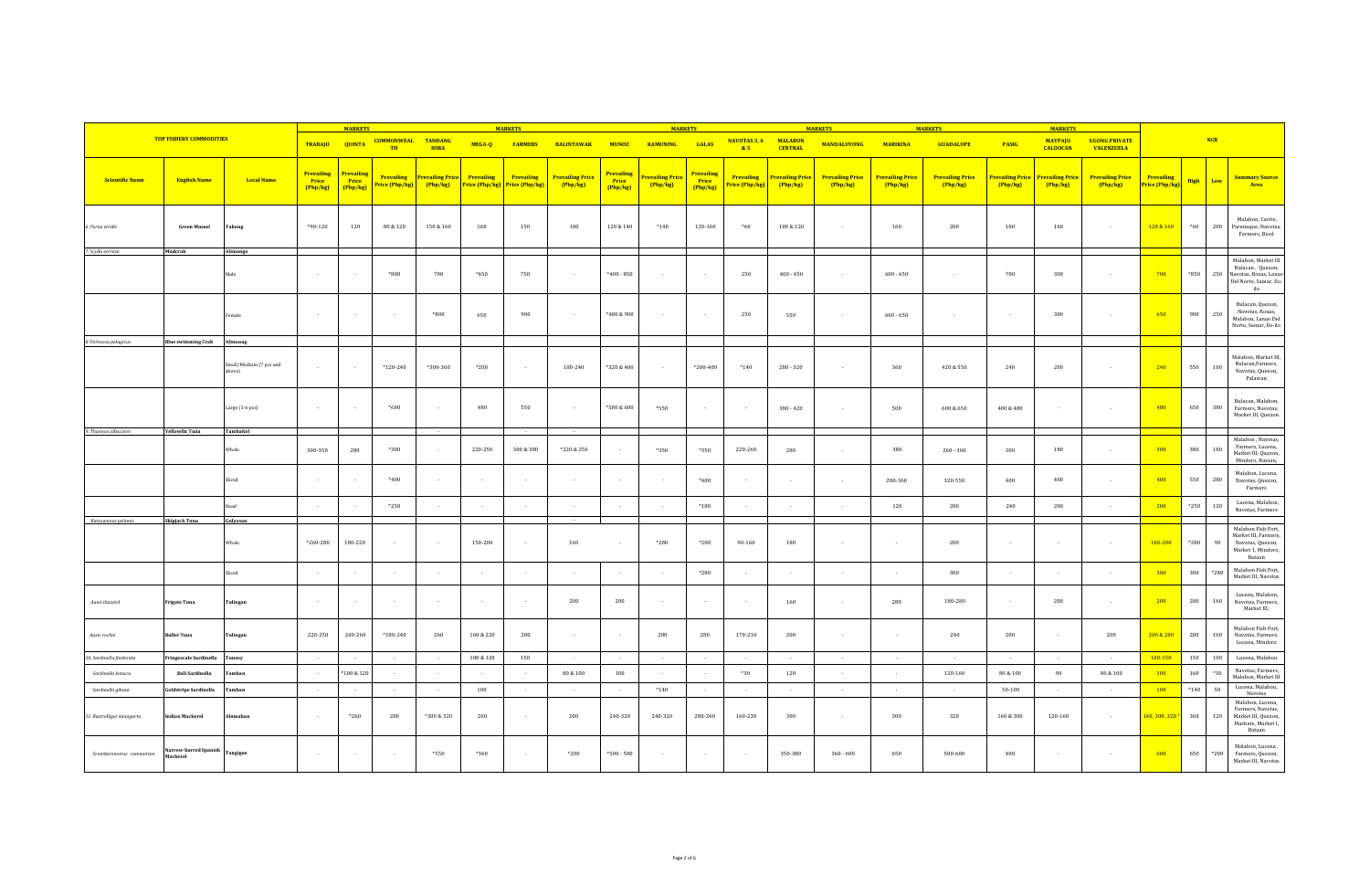|                                           |                                            |                                                 | <b>MARKETS</b>                         |                                        |                                                  |                                   | <b>MARKETS</b>                            |                                     |                                     | <b>MARKETS</b>                         |                              |                                               |                                    | <b>MARKETS</b>                    |                                     | <b>MARKETS</b>                    |                                     | <b>MARKETS</b>                      |                                   |                                            |                                           |                   |         |                                                                                                    |
|-------------------------------------------|--------------------------------------------|-------------------------------------------------|----------------------------------------|----------------------------------------|--------------------------------------------------|-----------------------------------|-------------------------------------------|-------------------------------------|-------------------------------------|----------------------------------------|------------------------------|-----------------------------------------------|------------------------------------|-----------------------------------|-------------------------------------|-----------------------------------|-------------------------------------|-------------------------------------|-----------------------------------|--------------------------------------------|-------------------------------------------|-------------------|---------|----------------------------------------------------------------------------------------------------|
|                                           | <b>TOP FISHERY COMMODITIES</b>             |                                                 | <b>TRABAJO</b>                         | <b>QUINTA</b>                          | <b>COMMONWEAL TANDANG</b><br><b>TH</b>           | <b>SORA</b>                       | MEGA-Q                                    | <b>FARMERS</b>                      | <b>BALINTAWAK</b>                   | <b>MUNOZ</b>                           | <b>KAMUNING</b>              | <b>GALAS</b>                                  | NAVOTAS 3, 4<br>&5                 | <b>MALARON</b><br><b>CENTRAL</b>  | <b>MANDALUYONG</b>                  | <b>MARIKINA</b>                   | <b>GUADALUPE</b>                    | <b>PASIG</b>                        | <b>MAYPAIO</b><br><b>CALOOCAN</b> | <b>IIGONG PRIVATE</b><br><b>VALENZUELA</b> |                                           |                   | NCR     |                                                                                                    |
| <b>Scientific Name</b>                    | <b>English Name</b>                        | <b>Local Name</b>                               | Prevailing<br><b>Price</b><br>[Php/kg] | <b>Prevailing</b><br>Price<br>(Php/kg) | <b>Prevailing</b><br><mark>'rice (Php/kg)</mark> | <b>Prevailing Price</b><br>Php/kg | Prevailing<br><mark>Price (Php/kg)</mark> | <b>Prevailing</b><br>Price (Php/kg) | <b>Prevailing Price</b><br>(Php/kg) | <b>Prevailing</b><br>Price<br>(Php/ke) | Prevailing Price<br>(Php/kg) | <b>Prevailing</b><br><b>Price</b><br>[Php/kg] | <b>Prevailing</b><br>rice (Php/kg) | <b>Prevailing Price</b><br>Php/kg | <b>Prevailing Price</b><br>(Php/kg) | <b>Prevailing Price</b><br>Php/kg | <b>Prevailing Price</b><br>(Php/kg) | <b>Prevailing Price</b><br>(Php/kg) | <b>Prevailing Price</b><br>Php/kg | <b>Prevailing Price</b><br>Php/kg          | Prevailing<br><mark>rice (Php/kg</mark> ) | <b>High</b>       | Low     | <b>Summary Source</b><br>Area                                                                      |
| 12. Decapterus macrosoma                  | Shortfin scad                              | Galunggong                                      |                                        |                                        |                                                  |                                   |                                           |                                     |                                     |                                        |                              |                                               |                                    |                                   |                                     |                                   |                                     |                                     |                                   |                                            |                                           |                   |         |                                                                                                    |
|                                           |                                            | mall (21 pcs and above)                         | $\sim$                                 | $*180$                                 | *140 & 200                                       | *140 & 200                        |                                           | $\sim$                              |                                     | $*160$                                 |                              | $\sim$                                        | $\sim$                             | $14 - 160$                        | $\sim$                              | 220                               | 260                                 |                                     | 140                               |                                            | 160                                       | $260\,$           | 140     | Malabon Fish Port,<br>Lucena, Navotas,<br>Farmers, Market III                                      |
|                                           |                                            | Medium (11-20 pcs)                              | *240                                   | 200                                    | 220.00                                           | 260.00                            | 220                                       | 250                                 | 200                                 | 240                                    | 240                          | 260                                           | $170\,\&\,180$                     | 170-200                           | 240                                 | 240                               | 200                                 | 160                                 | 160 & 180                         | 180                                        | 200 & 240                                 | $260\,$           | 160     | Malabon Fish Port,<br>Lucena, Navotas,<br>Farmers, Market III,<br>Market I                         |
|                                           |                                            | Large $(7-10$ pcs $)$                           | *250 & 260                             | *240                                   | $*240$                                           | $*280$                            |                                           |                                     |                                     |                                        |                              |                                               | $\sim$                             | $200 - 240$                       | 280                                 | 260                               | 200-300                             | 200                                 |                                   | 200                                        | 200                                       | 300               | 300     | Malabon, Navotas.<br>Lucena, Market III,<br>Farmers                                                |
| 13. Loligo sp.                            | Squid                                      | Pusit                                           |                                        |                                        |                                                  |                                   |                                           |                                     |                                     |                                        |                              |                                               |                                    |                                   |                                     |                                   |                                     |                                     |                                   |                                            |                                           |                   |         |                                                                                                    |
|                                           |                                            | ımot                                            |                                        | $*300$                                 | $*350$                                           | $*450$                            | 450                                       | $400 - 500$                         |                                     | *340 & 360                             |                              |                                               |                                    | 350                               | 450                                 | 400                               | 380-450                             | 400                                 | 360                               |                                            | 400 & 450                                 | $500\,$           | *300    | Malabon Fish Port,<br>Lucena, Quezon,<br>Navotas, Samar,<br>Palawan, Farmers.<br>Bulacan           |
|                                           |                                            | Bisaya/Kalawang/Lapis                           | 300                                    | 300-400                                | 220-400                                          | 380.00                            | 360                                       | 380                                 | 130                                 | 360                                    | 400                          | 360 & 400                                     | 90                                 | $\epsilon$                        | 400                                 |                                   | 180                                 | 130                                 | 140                               |                                            | 400                                       | 400               | 90      | Malabon, Navotas,<br>Farmers, Samar,<br>Palawan, Bulacan,<br>Lucena, Zambales,<br>Mindoro, Palawan |
| 14. Lutjanus sp.                          | inappe                                     | Maya-maya                                       | $*360 - 550$                           |                                        | $*340$                                           | *450-500                          | 280 & 500                                 | 500 & 650                           |                                     | 400                                    | 400                          | $*400 & 450$                                  | $^*320\ \&\ 350$                   | $380 - 420$                       | 320 & 400                           | 600                               | 600                                 | 340-400                             |                                   |                                            | 400                                       | 650               | 280     | Malabon, Lucena,<br>Navotas, Farmers,<br>Market III, Palawan,<br>Mindoro                           |
| 15. Epinephelus sp.                       | irouper                                    | Lapu-lapu                                       | *500                                   | 300 & 500                              | *300                                             | $\sim$                            | 280                                       | 500 & 650                           | $\sim$                              | 200-500                                | 400                          | *360                                          | $*220$                             | 350                               | 350 & 400                           | 550                               | 550                                 | 240-300                             |                                   |                                            | 350, 400,500<br>550 3                     | 650               | 200     | Farmers, Navotas,<br>Malabon, Lucena,<br>Market III, Mindoro,<br>Palawan                           |
| Epinephelus sp.                           | irouper (Red)                              | Lapu-lapu pula                                  | *460 & 500                             |                                        | *380-480                                         | *480 & 650                        | 280-500                                   | 500 & 650                           |                                     | 450-550                                | *500 & 550                   | 380 & 450                                     | 260-450                            | $450 - 500$                       | $\sim$                              | 600                               | 600                                 | 400                                 |                                   |                                            | 450                                       | 650               | 260     | Lucena, Malabon<br>Navotas, Market III,<br>Farmers, Mindoro,<br>Palawan                            |
| <b>Other Fishery Commodities</b>          |                                            |                                                 |                                        | *100 & 260                             | 260 & 300                                        |                                   |                                           |                                     |                                     |                                        |                              |                                               | 120-140                            |                                   |                                     |                                   | 380                                 |                                     | 280 & 300                         |                                            | 260                                       | 380               | $*100$  | Farmers, Lucena,                                                                                   |
| Acanthurus sp.                            | iurgeon Fish                               | Labahita                                        | $\sim$                                 |                                        |                                                  | $\sim$                            |                                           | $\sim$                              |                                     | $\sim$                                 |                              |                                               |                                    | $\sim$                            |                                     |                                   |                                     |                                     |                                   |                                            |                                           |                   |         | Navotas, Mindoro<br>Malabon Fish Port,                                                             |
| Acetes sp.                                | Sergestids<br>Shrimp scad                  | lamang<br><b>Salay batang</b>                   | $\sim$                                 |                                        | $*70$                                            | $*120$                            | 220-300                                   | $\sim$<br>$\overline{a}$            |                                     | $\sim$<br>$\sim$                       | $\sim$<br>$\sim$             | $\sim$                                        | $\sim$<br>$\sim$                   | 70                                |                                     |                                   | $\sim$                              |                                     |                                   |                                            | 70<br>220-300                             | $*120$<br>300 220 | 70      | Market III, Navotas<br>Lucena, Malabon                                                             |
| Alepis djebaba<br>Atule mate              | Yellowtail Scad                            | Salay-<br>salay/Marapati/Budburor<br>/Bagudlong | $\sim$                                 |                                        | $*240-320$                                       | 340.00                            |                                           |                                     | $*180$                              | *320-360                               |                              |                                               |                                    |                                   |                                     |                                   |                                     |                                     |                                   |                                            | 340                                       | $*360$            | *180    | Malabon, Navotas.<br>Lucena                                                                        |
| Ambiygaster sirm                          | potted sardinella                          | Turay                                           |                                        |                                        |                                                  |                                   |                                           |                                     |                                     |                                        |                              |                                               |                                    |                                   |                                     |                                   |                                     |                                     |                                   |                                            |                                           |                   |         | NA                                                                                                 |
| Caesio sp.                                | Fusilier                                   | <b>Dalagang Bukid</b>                           | $\sim$                                 |                                        |                                                  | $\sim$                            |                                           |                                     | $*180 - 200$                        | 240-320                                | 320                          | 250-360                                       |                                    |                                   |                                     |                                   |                                     |                                     |                                   |                                            | 320                                       | 360               | $*180$  | Malabon, Farmers<br>and Navotas                                                                    |
| Caesio caerulaurea                        | <b>Blue and Gold Fusilier Bilog/Sulid</b>  | <b>Dalagang Bukid</b>                           | 240-260                                | 200 & 240                              |                                                  | $\sim$                            | 260                                       | 350                                 |                                     | $\sim$                                 |                              |                                               | $\sim$                             |                                   |                                     |                                   |                                     |                                     |                                   |                                            | 240 & 260                                 | 350               | $200\,$ | Palawan, Lucena,<br>Malabon, Navotas                                                               |
| Caesio cuning                             | <b>Redbelly Yellowtail</b><br>Fusilier     | <b>Dalagang Bukid</b><br>Lapad/Sinaw-an         | *300 & 350                             |                                        | *300 & 320                                       | 360                               | 250                                       | 350-450                             |                                     | 280-380                                | 400                          | $*350 & 400$                                  | $*200 - 240$                       | 360                               | 320 & 360                           | 340 & 380                         | 360                                 | 320                                 | 300                               |                                            | 360                                       | 450               | $*200$  | Malabon Fish Port,<br>Farmers, Navotas,<br>Lucena, Palawan                                         |
| Carangoides armatus<br>Carangoides ferdau | Longfin trevally<br><b>Blue Trevally</b>   | Talakitok<br>Talakitok/Sibo                     |                                        |                                        |                                                  |                                   |                                           |                                     |                                     |                                        |                              |                                               |                                    |                                   |                                     |                                   |                                     |                                     |                                   |                                            |                                           |                   |         | NA<br>NA                                                                                           |
| Carangoides fulvoguttatus                 | Yellow/Gold-spottec<br><b>Trevally</b>     | Talakitok/Mamsa                                 |                                        |                                        |                                                  | $\sim$                            |                                           |                                     |                                     | $\sim$                                 |                              |                                               | $\sim$                             | $\sim$                            | n.                                  |                                   | $\sim$                              |                                     |                                   |                                            |                                           |                   |         | NA                                                                                                 |
| Caranx ignobilis                          | <b>Giant Trevally</b>                      | Talakitok                                       |                                        |                                        |                                                  | $\sim$                            |                                           |                                     |                                     | $\sim$                                 |                              |                                               |                                    |                                   |                                     |                                   | $\sim$                              |                                     |                                   | $\ddot{\phantom{a}}$                       |                                           | $\sim$            |         | $_{\rm NA}$                                                                                        |
| Caranx sexfasciatus<br>Caranx sp.         | <b>Big Eye Trevally</b><br><b>Trevally</b> | Talakitok<br><b>Talakitok</b>                   | *380                                   |                                        |                                                  | $*420$                            | 350                                       | 450-500                             |                                     | 360                                    |                              | $*440$                                        | *240 & 250                         | 380                               | 400 & 450                           | 450                               | 350 & 400                           |                                     |                                   | $\sim$                                     | 450                                       | 500               | $*240$  | NA<br>Malabon, Lucena,<br>Farmers, Market III,<br>Palawan, Navotas                                 |
| Caranx melampygus                         | <b>Bluefin Trevally</b><br>Mudfish/Striped | Talakitok/Mamsa/Lison                           |                                        |                                        |                                                  | $\sim$                            |                                           |                                     |                                     | $\sim$                                 |                              |                                               |                                    |                                   |                                     |                                   |                                     |                                     |                                   |                                            |                                           |                   |         | NA                                                                                                 |
| Channa striata                            | Snakehead                                  | Haw-An/Dalag/Aluan                              | $\sim$                                 | $\sim$                                 | $\sim$                                           | $\sim$                            | $\sim$                                    | $\sim$                              | $\sim$                              | $\sim$                                 | $\sim$                       | $\sim$                                        | $\sim$                             | $\sim$                            | $\sim$                              | $\sim$                            | $\sim$                              | $\sim$                              | $\sim$                            | $\sim$                                     |                                           |                   |         | $_{\rm NA}$                                                                                        |
| Clarias gariepinus<br>Clarias sp.         | African Catfish<br>Catfish                 | Hito/Pantat<br>Hito                             | $*180$                                 | $*180$                                 |                                                  | $*160$                            |                                           |                                     |                                     | $\sim$<br>$\sim$                       |                              |                                               | $\mathcal{L}$                      |                                   |                                     |                                   |                                     | $\sim$                              |                                   | $\sim$                                     | $*160 - 180$                              | $*180$            | $*180$  | NA<br>Navotas, Farmers.<br>Laguna                                                                  |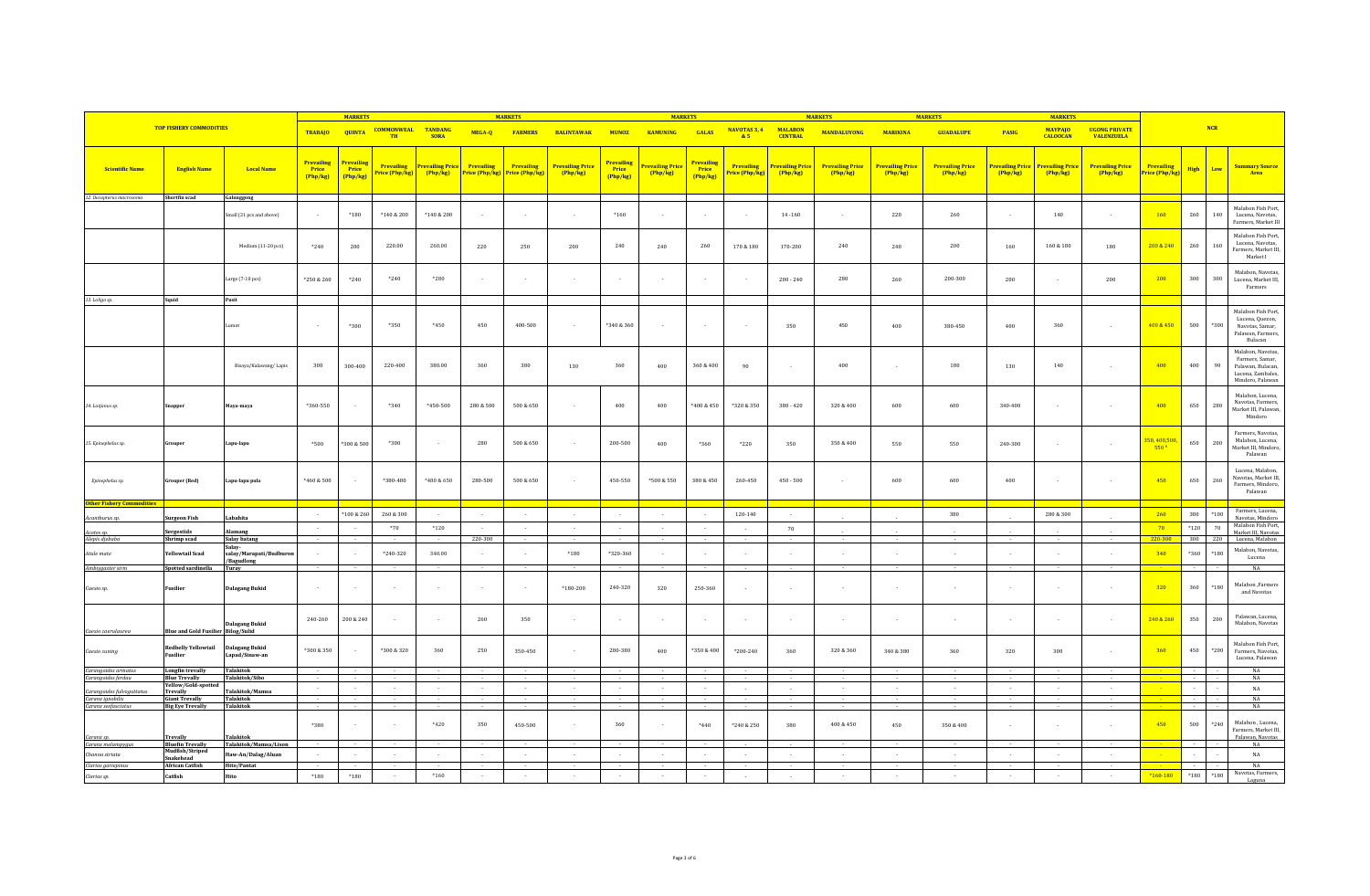|                                                     |                                                   |                                                                                   | <b>MARKETS</b>                         |                                        |                                        |                                   | <b>MARKETS</b>                              |                |                                     | <b>MARKETS</b>                         |                             |                                |                              | <b>MARKETS</b>                         |                                   | <b>MARKETS</b>                          |                                   | <b>MARKET</b>             |                                   |                                           |                                          |                         |                                                                                                    |
|-----------------------------------------------------|---------------------------------------------------|-----------------------------------------------------------------------------------|----------------------------------------|----------------------------------------|----------------------------------------|-----------------------------------|---------------------------------------------|----------------|-------------------------------------|----------------------------------------|-----------------------------|--------------------------------|------------------------------|----------------------------------------|-----------------------------------|-----------------------------------------|-----------------------------------|---------------------------|-----------------------------------|-------------------------------------------|------------------------------------------|-------------------------|----------------------------------------------------------------------------------------------------|
|                                                     | <b>TOP FISHERY COMMODITIES</b>                    |                                                                                   | <b>TRABAJO</b>                         | <b>QUINTA</b>                          | <b>COMMONWEAL TANDANG</b><br><b>TH</b> | <b>SORA</b>                       | MEGA-Q                                      | <b>FARMERS</b> | <b>BALINTAWAK</b>                   |                                        | MUNOZ KAMUNING              | <b>GALAS</b>                   | NAVOTAS 3, 4<br>85           | <b>MALARON</b><br><b>CENTRAL</b>       | <b>MANDALUYONG</b>                | <b>MARIKINA</b>                         | <b>GUADALUPE</b>                  | <b>PASIG</b>              | <b>MAYPAIO</b><br><b>CALOOCAN</b> | <b>HGONG PRIVATE</b><br><b>VALENZUELA</b> |                                          | NCR                     |                                                                                                    |
| <b>Scientific Name</b>                              | <b>English Name</b>                               | <b>Local Name</b>                                                                 | <b>Prevailing</b><br>Price<br>(Php/kg) | <b>Prevailing</b><br>Price<br>(Php/kg) | Prevailing<br>Price (Php/kg)           | <b>Prevailing Price</b><br>Php/kg | Prevailing<br>Price (Php/kg) Price (Php/kg) | Prevailing     | <b>Prevailing Price</b><br>(Php/kg) | <b>Prevailing</b><br>Price<br>(Php/kg) | Prevailing Pric<br>(Php/kg) | Prevailin<br>Price<br>(Php/kg) | Prevailing<br>Price (Php/kg) | <mark>Prevailing Pric</mark><br>Php/kg | <b>Prevailing Price</b><br>Php/kg | <mark>Prevailing Price</mark><br>Php/kg | <b>Prevailing Price</b><br>Php/kg | revailing Price<br>Php/kg | Prevailing Pric<br>(Php/kg)       | <b>Prevailing Price</b><br>(Php/kg)       | Prevailing<br><mark>Price (Php/kg</mark> | <b>High</b><br>Low      | <b>Summary Source</b><br>Area                                                                      |
| Coryphaena hippurus                                 | Common Dolphin Fish                               | Dorado/Duradu/Lamadaı<br>g/Pandawan                                               | $\sim$                                 |                                        | $\sim$                                 | $\sim$                            |                                             | $\sim$         |                                     | $\sim$                                 | $\sim$                      | $\sim$                         | $\sim$                       | $\sim$                                 | $\sim$                            | $\sim$                                  | $\sim$                            | $\sim$                    | $\sim$                            |                                           |                                          |                         | $_{\rm NA}$                                                                                        |
| Coryphaena sp.                                      | <b>Dolphin Fish</b><br><b>Spotted Flying Fish</b> | Pandawan                                                                          |                                        |                                        |                                        |                                   |                                             |                |                                     |                                        |                             |                                |                              |                                        |                                   |                                         |                                   |                           |                                   |                                           |                                          |                         | NA<br>NA                                                                                           |
| Cypselurus poecilopterus<br>Cypselurus sp.          | <b>Flying Fish</b>                                | Bangsi<br>liw/Barongoy/Baro-baro                                                  | $\sim$                                 | $\sim$                                 | $\sim$                                 | $\sim$                            |                                             | $\sim$         |                                     | $\sim$                                 | $\sim$                      | $\sim$                         | $\sim$                       | $\sim$                                 | $\sim$                            | $\sim$                                  | $\sim$                            | $\sim$                    | $\sim$                            |                                           |                                          |                         | $_{\rm NA}$                                                                                        |
| Decapterus kurroides                                | Redtail Scad                                      | Burot/Budloy/Tabilos/But<br>sawan                                                 | $*180 - 200$                           | 180                                    |                                        | $\sim$                            |                                             |                |                                     | $*160 - 200$                           | $\sim$                      |                                | $*100 - 160$                 |                                        | $\sim$                            |                                         |                                   |                           |                                   |                                           | 180                                      | *200<br>$*100$          | Market L Navotas<br>Juezon, Bataan, Bico                                                           |
|                                                     |                                                   |                                                                                   | *200                                   | 200                                    |                                        | $\sim$                            |                                             | $\sim$         | *180 & 200                          | $*180$                                 | $\overline{a}$              |                                | 140-180                      | $\sim$                                 | $\sim$                            |                                         |                                   |                           |                                   | $\sim$                                    | 140-180                                  | 180<br>140              | Batangas, Market 1,<br>Mindoro, Malabon                                                            |
| Decapterus macarellus                               | Mackerel Scad<br>Shortfin Scad                    | <b>Balsa</b>                                                                      |                                        |                                        |                                        |                                   |                                             |                |                                     |                                        |                             |                                |                              |                                        |                                   |                                         |                                   |                           |                                   |                                           |                                          |                         |                                                                                                    |
| Decapterus macrosoma                                |                                                   | <b>Galunggong (Imported)</b><br>Medium (11-20 pcs)                                |                                        |                                        |                                        |                                   |                                             |                | 180                                 | $*200$                                 |                             |                                |                              |                                        |                                   |                                         |                                   |                           |                                   |                                           | 180                                      | *200 180                | Navotas                                                                                            |
| Decapterus russelli                                 | Indian scad                                       | Large (7-10 pcs)<br><b>Galunggong Babae</b>                                       | $*240$                                 | $*240$                                 |                                        |                                   |                                             |                |                                     | 240.00<br>*160 & 180                   |                             |                                |                              |                                        |                                   |                                         |                                   | 180<br>100 & 130          |                                   |                                           | 180 & 240<br>100 & 130                   | 240 180<br>$*180$ 100   | Navotas<br>Navotas                                                                                 |
| Dendrophysa russelii                                | Croaker                                           | lakaak                                                                            | $\sim$                                 |                                        |                                        | $\sim$                            |                                             |                |                                     | $\sim$                                 |                             |                                | $\sim$                       | 260                                    | $\sim$                            | $\sim$                                  | $260 - 300$                       |                           | $\sim$                            | $\sim$                                    | 260                                      | 300                     | Malabon Fish Port,<br>260<br>Market III, Farmers                                                   |
| Elagatis sp.                                        | ainbow runner!                                    | almon                                                                             |                                        | 160 & 180                              |                                        | $\sim$                            |                                             |                |                                     |                                        | $*150 & 180$                | 160                            | $\sim$                       |                                        |                                   |                                         |                                   |                           |                                   |                                           | 160                                      | 180<br>$*150$           | Farmers, Navotas                                                                                   |
| Elagatis bipinnulata                                | ainhow Runner                                     | almon/Malasalmon/Salir<br>lato/Salmon/Malasolid/M<br>anilaay/Salindatu<br>ambakol |                                        |                                        |                                        | $\sim$                            |                                             |                |                                     | $\sim$                                 |                             |                                | $\sim$                       | $\sim$                                 |                                   |                                         |                                   |                           |                                   |                                           |                                          |                         | Farmers, Malabon                                                                                   |
| Euthynnus affinis                                   | Eastern Little Tuna                               | arag/Tulingan/<br>Damlog/Bogaongan                                                |                                        |                                        |                                        |                                   |                                             |                |                                     |                                        |                             |                                |                              |                                        |                                   |                                         |                                   |                           |                                   |                                           |                                          |                         | $_{\rm NA}$                                                                                        |
| Faunus ater                                         | Brackish water snail                              | Banisil                                                                           | $\sim$                                 |                                        | $\sim$                                 | $\sim$                            |                                             | $\sim$         |                                     | $\sim$                                 | $\sim$                      | $\sim$                         | $\sim$                       | $\sim$                                 | $\sim$                            | $\sim$                                  | $\sim$                            | $\sim$                    | $\sim$                            |                                           |                                          |                         | $_{\rm NA}$<br>Malabon, Farmers,                                                                   |
| Gerres sp.                                          | Mojarras                                          | atab                                                                              |                                        |                                        |                                        | $\cdot$                           |                                             |                |                                     |                                        |                             |                                | $\sim$                       | $220 - 250$                            | $\sim$                            | $\sim$                                  | 350                               |                           | $\sim$                            | $\sim$                                    | 220-350                                  | 350<br>220              | Lucena, Navotas,<br>Market III<br>Malabon Fish Port,                                               |
| Gerres ovena                                        | ommon Silverbiddy<br><b>Tank Goby</b>             | Latab/Lamas                                                                       | $\sim$                                 |                                        | $\sim$                                 | $\sim$                            |                                             |                |                                     | $\sim$                                 | $\cdot$                     |                                | $\sim$                       | $\sim$                                 | $\sim$                            | $\sim$                                  | $\sim$                            | $\sim$                    | $\sim$                            | $\sim$                                    |                                          |                         | Market III, Farmers                                                                                |
| Glossogobius giuris<br><b>Gnathanodon</b> speciosus | <b>Golden Trevally</b>                            | ijanga/Bias<br>famsa/Talakitok/Badlon                                             |                                        |                                        |                                        | $\sim$                            |                                             |                |                                     | $\sim$                                 |                             |                                | $\sim$                       | $\sim$                                 |                                   |                                         |                                   |                           |                                   |                                           |                                          |                         | $_{\rm NA}$<br>$_{\rm NA}$                                                                         |
| Gobiopterus lacustris                               | <b>Lacustrine Goby</b>                            | Dulong                                                                            |                                        |                                        |                                        |                                   |                                             |                |                                     |                                        |                             | *300 & 320                     |                              |                                        |                                   |                                         |                                   |                           |                                   |                                           | *300&320                                 | $*320$<br>*300          | Farmers                                                                                            |
| Hemiramphus sp.                                     | Halfbeak                                          | Salurasid/Borokon/Suasi<br>Bugiw/Buging                                           | $\sim$                                 |                                        | $\sim$                                 | $\sim$                            |                                             | $\sim$         |                                     | $\sim$                                 | $\cdot$                     |                                | $\sim$                       | $\sim$                                 | $\sim$                            | $\sim$                                  | $\sim$                            | $\sim$                    | $\sim$                            |                                           |                                          |                         | $_{\rm NA}$                                                                                        |
| Hypoatherina temminckii                             | <b>Silverside</b><br>Indo-Pacific                 | Dilis/bolinao<br>Malasugi/Marang/Solisog                                          |                                        |                                        |                                        |                                   |                                             |                |                                     |                                        |                             |                                |                              |                                        |                                   |                                         |                                   |                           |                                   |                                           |                                          |                         | NA                                                                                                 |
| Istiophorus platypterus                             | Sailfish/Sailfish<br>Croaker                      | Liplipan<br>bu/Alakaak                                                            |                                        |                                        |                                        |                                   |                                             |                |                                     |                                        |                             |                                |                              |                                        |                                   |                                         |                                   |                           |                                   |                                           |                                          |                         | $_{\rm NA}$<br>NA                                                                                  |
| Johnius amblycephalus                               |                                                   |                                                                                   |                                        |                                        |                                        | $\epsilon$                        |                                             |                |                                     | $\sim$                                 |                             |                                |                              |                                        |                                   |                                         | ×                                 |                           |                                   |                                           |                                          |                         | $_{\rm NA}$                                                                                        |
| Leiognathus equulus<br>Leiognathus splendens        | mmon Ponyfish<br>Splendid ponyfish                | šapsap/Kyampi/Tambo<br>Sapsap                                                     |                                        |                                        |                                        | $\sim$                            |                                             |                |                                     | $\sim$                                 |                             |                                |                              |                                        |                                   |                                         |                                   |                           |                                   |                                           |                                          |                         | NA                                                                                                 |
| Leiognathus sp.                                     | Pony Fish/Slipmouth                               | awayan/Tambong/Sapsa                                                              |                                        |                                        | *360                                   | 400.00                            |                                             | 450 & 500      |                                     | 400.00                                 |                             |                                | *200                         | $250 - 380$                            | ÷                                 | 400-500                                 | 300                               | 360                       | 280-320                           |                                           | 400                                      | 500                     | Malabon Fish Port,<br>Lucena, Ouezon.<br>$*200$<br>Farmers, Market III.<br>Navotas, Samar          |
| Lethrinus ornatus                                   | Ornate Emperor                                    | Kanuping/Bukawin/Katar                                                            |                                        |                                        | - 1                                    | $\sim$                            |                                             |                |                                     | $\sim$                                 | $\sim$                      |                                | $\sim$                       |                                        | $\sim$                            | $\sim$                                  | $\sim$                            | $\sim$                    | $\sim$                            |                                           |                                          |                         | NA                                                                                                 |
| Lethrinus sp.                                       | mperor fish                                       |                                                                                   | $\sim$                                 |                                        | 160-280                                | *340                              | $\sim$                                      |                | $\sim$                              | 260-360                                | $\sim$                      |                                | $\sim$                       | $\sim$                                 | $\sim$                            | $\sim$                                  | 260-450                           | $\sim$                    | $\sim$                            | $\sim$                                    | 260                                      | 450<br>160              | Farmers, Malabon<br>Navotas                                                                        |
| Macrobrachium rosenberaii                           | <b>Giant Freshwater</b><br>rawn                   | asayan/Ulang                                                                      | $\sim$                                 |                                        | $\sim$                                 | $\sim$                            | $\sim$                                      |                | $\sim$                              | $\sim$                                 | $\sim$                      |                                | $\sim$                       | $\sim$                                 | $\sim$                            | $\sim$                                  | $\sim$                            | $\sim$                    | $\sim$                            |                                           |                                          |                         | NA                                                                                                 |
| Makaira mazara                                      | Indo-pacific Blue<br>Marlin                       | Malasugi                                                                          | $\sim$                                 |                                        | $\sim$                                 | $\sim$                            |                                             | $\sim$         | $\sim$                              | $\sim$                                 | $\sim$                      |                                | $\sim$                       | $\sim$                                 | $\sim$                            | $\sim$                                  | $\sim$                            | $\sim$                    | $\sim$                            | $\sim$                                    |                                          |                         | $_{\rm NA}$                                                                                        |
| Makaira nigricans<br>Mene maculata                  | Blue Marlin<br>Moonfish                           | Malasugui/Mantalaan<br>habeta/Sapatero/Kadis/<br>Hiwas/Chabita/Pateros/Bi         | 240 & 250                              | $*200$                                 | 120.00                                 | *280 & 320                        |                                             |                | $*120 - 160$                        | $*200$                                 | $*200$                      | 240-280                        |                              |                                        |                                   |                                         | $160 - 300$                       |                           |                                   |                                           | 240                                      | 300<br>120              | NA<br>Farmers, Navotas                                                                             |
| Metapenaeus ensis                                   | Greasy - back shrimp                              | ng-Bilong/Tabas/Kunar<br>nwahe                                                    | $\sim$                                 |                                        | $\sim$                                 | *700-800                          |                                             | $\sim$         | $\sim$                              | $\sim$                                 | $\overline{a}$              |                                | $\sim$                       | $400 - 450$                            | 560                               | $\sim$                                  | $\sim$                            | $\sim$                    | $\sim$                            | $\overline{a}$                            | $400 - 560$                              | $*800$                  | Market I. Malabon<br>Malabon Fish Port,<br>400                                                     |
| Naso Unicornis                                      | Bluespine Unicorn                                 | urahan/Gangis/Indangan                                                            | $\sim$                                 |                                        | $\sim$                                 | $\sim 10^{-1}$                    | $\sim$                                      | $\sim$         | $\sim$                              | $\sim$                                 | $\sim$                      |                                | $\sim$                       | $\sim$                                 | $\sim$                            | $\sim$                                  | $\sim$                            | $\sim$                    | $\sim$                            | $\sim$                                    |                                          |                         | Market III, Farmers<br>NA                                                                          |
|                                                     | Fish<br><b>Yellowbelly Threadfin</b>              | Kais<br>Bisugo/Saguision/Suga/Oli                                                 |                                        |                                        |                                        |                                   |                                             |                |                                     |                                        |                             |                                |                              |                                        |                                   |                                         |                                   |                           |                                   |                                           |                                          |                         |                                                                                                    |
| Nemipterus bathybius                                | Bream                                             |                                                                                   |                                        |                                        |                                        | $\sim$                            |                                             |                |                                     |                                        | $*400$                      |                                |                              |                                        |                                   |                                         | $\sim$                            |                           |                                   |                                           | *400                                     | *400                    | *400<br>Malabon                                                                                    |
| Nemipterus furcosus                                 | Fork-tailed threadfir<br>bream                    | isugo                                                                             | $\sim$                                 |                                        | $\sim$                                 | $\sim 10^{-1}$                    | 240-380                                     | 300-450        |                                     | $\sim$                                 | $\sim$                      | 380                            | $\sim$                       | $\sim$                                 | $\sim$                            |                                         | $\sim$                            | $\sim$                    | $\sim$                            |                                           | 380                                      | 450<br>240              | Farmers and<br>Malabon, Lucena                                                                     |
| Nemipterus hexodon                                  | <b>Ornate Threadfin</b><br>Bream                  | Saguision/Suga/Olisi/Mar<br>paraan                                                |                                        |                                        |                                        | $\sim$                            |                                             |                |                                     | $\sim$                                 |                             |                                | $\sim$                       |                                        |                                   |                                         | $\sim$                            |                           |                                   |                                           |                                          |                         | $_{\rm NA}$                                                                                        |
| Nemipterus japonicus                                | Japanese Threadfin<br>Bream                       | isugo/Lagaw                                                                       | $\sim$                                 |                                        | $\sim$                                 | $\sim$                            |                                             | $\sim$         |                                     | $\sim$                                 | $\sim$                      | $\sim$                         | $\sim$                       | $\sim$                                 | $\sim$                            | $\sim$                                  | $\sim$                            | $\sim$                    | $\sim$                            |                                           |                                          |                         | $_{\rm NA}$                                                                                        |
| Nemipterus nematopus                                | <b>Yellowtip Threadfin</b><br>Bream               | isugo                                                                             | $\sim$                                 |                                        | $\overline{\phantom{a}}$               | $\sim$                            |                                             | $\sim$         |                                     | $*380$                                 | $\sim$                      | $\sim$                         | $\sim$                       | $\sim$                                 | $\sim$                            | $\sim$                                  | $\sim$                            | $\sim$                    | $\sim$                            | $\sim$                                    | *380                                     | $^{\ast}380$<br>$*380$  | Malabon                                                                                            |
| Nemipterus sp.                                      | Threadfin Bream                                   | isugo                                                                             | $*260$                                 | 250-320                                | 160-200                                | 380.00                            |                                             |                | *300                                | 360                                    |                             |                                | $*170 - 200$                 | 320                                    | 280                               | 360                                     | 360                               |                           | 280-300                           |                                           | 360                                      | 380<br>160              | Malabon Fish Port.<br>Market III. Farmers<br>Navotas, Samar,<br>Quezon, Bataan,<br>Palawan, Lucena |
| Octopus vulgaris                                    | <b>Common Octopus</b>                             | Kugita/Pugita                                                                     |                                        |                                        |                                        |                                   |                                             |                |                                     | $*260$                                 |                             |                                |                              |                                        |                                   |                                         |                                   |                           |                                   |                                           | $*260$                                   | $*260$ $*260$           | Navotas, Malabon                                                                                   |
| Parupeneus sp.<br>Priacanthus hamrur                | Goatfish<br><b>Moontail Bullseye</b>              | Saramulyete<br>ukawon/Budlatan/Buka                                               |                                        |                                        |                                        |                                   |                                             |                |                                     | *200-300                               |                             |                                |                              |                                        |                                   |                                         | 260                               |                           |                                   |                                           | 260<br>$*200 - 300$                      | 260 260<br>*300<br>*200 | Mindoro, Farmers<br>Navotas                                                                        |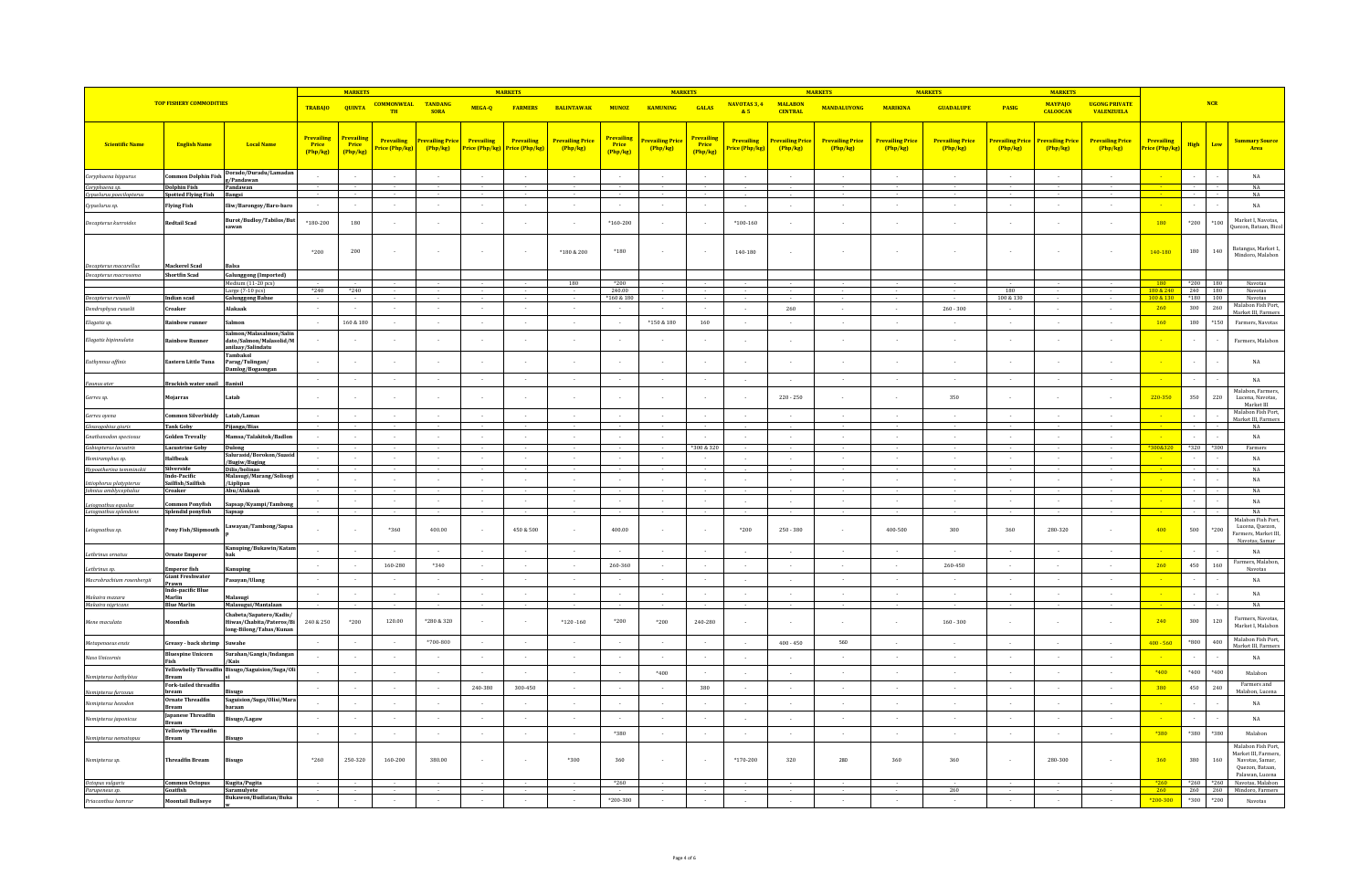|                                   |                                  |                                                                            |                                        | <b>MARKETS</b>                  |                                     |                               |                              | <b>MARKETS</b>               |                                     |                                        | <b>MARKETS</b>                            |                                 |                                           |                                           | <b>MARKETS</b>                      |                                         | <b>MARKETS</b>                    |                           | <b>MARKETS</b>                    |                                            |                              |         |            |                                                       |
|-----------------------------------|----------------------------------|----------------------------------------------------------------------------|----------------------------------------|---------------------------------|-------------------------------------|-------------------------------|------------------------------|------------------------------|-------------------------------------|----------------------------------------|-------------------------------------------|---------------------------------|-------------------------------------------|-------------------------------------------|-------------------------------------|-----------------------------------------|-----------------------------------|---------------------------|-----------------------------------|--------------------------------------------|------------------------------|---------|------------|-------------------------------------------------------|
|                                   | <b>TOP FISHERY COMMODITIES</b>   |                                                                            | <b>TRABAJO</b>                         | <b>QUINTA</b>                   | <b>COMMONWEAL</b><br>TH             | <b>TANDANG</b><br><b>SORA</b> | MEGA-Q                       | <b>FARMERS</b>               | <b>BALINTAWAK</b>                   | <b>MUNOZ</b>                           | <b>KAMUNING</b>                           | <b>GALAS</b>                    | NAVOTAS 3, 4<br>&5                        | <b>MALARON</b><br><b>CENTRAL</b>          | <b>MANDALUYONG</b>                  | <b>MARIKINA</b>                         | <b>GUADALUPE</b>                  | PASIG                     | <b>MAYPAIO</b><br><b>CALOOCAN</b> | <b>HIGONG PRIVATE</b><br><b>VALENZUELA</b> |                              |         | <b>NCR</b> |                                                       |
| <b>Scientific Name</b>            | <b>English Name</b>              | <b>Local Name</b>                                                          | <b>Prevailing</b><br>Price<br>(Php/kg) | Prevailing<br>Price<br>(Php/kg) | <b>Prevailing</b><br>Price (Php/kg) | Prevailing Price<br>Php/kg    | Prevailing<br>Price (Php/kg) | Prevailing<br>Price (Php/kg) | <b>Prevailing Price</b><br>(Php/kg) | <b>Prevailing</b><br>Price<br>(Php/ke) | <mark>Prevailing Price</mark><br>(Php/kg) | Prevailing<br>Price<br>(Php/kg) | Prevailing<br><mark>'rice (Php/kg)</mark> | <mark>Prevailing Price</mark><br>(Php/kg) | <b>Prevailing Price</b><br>(Php/kg) | <mark>Prevailing Price</mark><br>Php/kg | <b>Prevailing Price</b><br>Php/kg | revailing Price<br>Php/kg | Prevailing Price<br>(Php/kg)      | <b>Prevailing Price</b><br>Php/kg          | Prevailing<br>Price (Php/kg) | High    | Low        | <mark>Summary Source</mark><br>Area                   |
|                                   |                                  |                                                                            |                                        |                                 |                                     |                               |                              |                              |                                     |                                        |                                           |                                 |                                           |                                           |                                     |                                         |                                   |                           |                                   |                                            |                              |         |            |                                                       |
| terocaesio chrysozona             | oldband Fusilier                 | Jalagang Bukid Bilog                                                       | $\sim$                                 |                                 | *200 & 280                          | 320.00                        |                              |                              |                                     |                                        |                                           |                                 | $\sim$                                    | $250 - 280$                               | 280                                 | 300                                     | 240                               | 200                       | 300                               |                                            | 280 & 300                    | 320     | $200\,$    | Malabon Fish Port,<br>Farmers, Navotas,               |
| terocaesio digramma               | <b>Double-lined Fusilie</b>      | Dalagang Bukid                                                             | $\sim$                                 | $\sim$                          | $\sim$                              | 320.00                        | $\sim$                       | $\sim$                       | $\sim$                              | $\sim$                                 | $\sim 10^{-1}$                            | $\sim$                          | $\sim$                                    | $\sim$                                    | $\sim$                              | $\sim$                                  | $\sim$                            | $\sim$                    | $\sim$                            | $\sim$                                     | 320                          | 320     | 320        | Lucena, Market III<br>Farmers                         |
| Rastrelliger brachysoma           | Short-bodied<br>Mackerel         | <b>Bilog/Solid</b><br>iasa/Baraniti/Kabalyas/K<br>abayas/Agumaa/Gumaa/B    |                                        |                                 |                                     |                               | 300                          | 380                          |                                     |                                        |                                           | 300-400                         |                                           |                                           |                                     |                                         |                                   |                           |                                   |                                            | 300                          | 400     | 300        | Malabon Fish Port,<br>Farmers, Lucena                 |
|                                   |                                  |                                                                            |                                        |                                 |                                     |                               |                              |                              |                                     |                                        |                                           |                                 |                                           |                                           |                                     |                                         |                                   |                           |                                   |                                            |                              |         |            |                                                       |
| Rastrelliger sp.                  | Mackerel                         | Hasa-hasa                                                                  | *300                                   |                                 | *240 & 260                          | *320 & 370                    |                              |                              |                                     | 240 & 300                              | $\sim$                                    | $\sim$                          | $\sim$                                    | 320                                       | 360                                 | 350                                     | ÷                                 |                           | 280-300                           |                                            | 300                          | *370    | 240        | Malabon, Navotas,<br>Lucena, Farmers                  |
| Salmo salar                       | <b>Atlantic Salmon</b>           | Salmon                                                                     |                                        |                                 |                                     |                               |                              |                              |                                     |                                        |                                           |                                 |                                           |                                           |                                     |                                         |                                   |                           |                                   |                                            |                              |         |            |                                                       |
|                                   |                                  | head                                                                       | $160\text{ }\&\text{ }180$             | 160                             | $*100-130$                          | 180                           |                              | $\sim$                       | 150                                 | 160.00                                 |                                           | *180                            | $\sim$                                    | 140                                       |                                     | 300                                     | 180                               |                           |                                   |                                            | 160 & 180                    | 300     | $*100$     | Malabon, Quezon,<br>Market III, Farmers,<br>Navotas   |
|                                   |                                  | belly                                                                      | 320 & 360                              | 320                             | $\sim$                              | *360                          | $\sim$                       | $\sim$                       | *260 & 300                          | *320                                   | $\sim$                                    | $\sim$                          | $\sim$                                    | $\sim$                                    |                                     | $320 - 400$                             | 360                               |                           |                                   |                                            | 320                          | 400     | $*260$     | Farmers, Malabon,<br>Quezon, Navotas                  |
|                                   |                                  | eat/sliced                                                                 | $\sim$                                 | $\sim$                          | $\sim$                              | 800-900                       | $\sim$                       | $\sim$                       | $\sim$                              | $\sim 10$                              | $\sim 10^{-1}$                            | $\sim$                          | $\sim$                                    | $\sim$                                    |                                     | 900                                     | 700                               |                           | $\sim$                            |                                            | 900                          | 900     | 700        | Quezon, Farmers,<br>Malabon                           |
| Sardinella tawilis                | <b>Freshwater tawilis</b>        | Tawilis/Salinyasi                                                          | $\sim$                                 |                                 | *60 & 120                           | 160                           | $\sim$                       | $\sim$                       | $\sim$                              | $\sim$                                 | $\sim$                                    |                                 | $\sim$                                    | $\sim$                                    |                                     | 160                                     |                                   |                           |                                   |                                            | 160                          | $160\,$ | $*60$      | Lucena                                                |
| Saurida tumbil                    | Greater Lizard Fish              | Kalaso/Talho/Tiki-tiki                                                     | $\sim$                                 |                                 | $\sim$                              | $\sim$                        |                              | $\sim$                       | $\sim$                              | $\sim$                                 | $\sim$                                    | $\sim$                          | $\sim$                                    | $\sim$                                    |                                     |                                         | $\sim$                            |                           |                                   |                                            |                              | $\sim$  |            | $_{\rm NA}$                                           |
| Scarus sp.                        | Parrotfish                       | Mul-Mol/Mol-mol/Batagon                                                    | $*140$                                 |                                 | *120 & 130                          | $\sim$                        |                              |                              |                                     | $*150 - 200$                           |                                           |                                 | $*130$                                    | $\sim$                                    |                                     |                                         |                                   |                           |                                   |                                            | *120-200                     | $*200$  | $*120$     | Malabon, Mindoro                                      |
|                                   |                                  |                                                                            | n.                                     |                                 |                                     | $\sim$                        |                              |                              |                                     | - 1                                    | $\sim$                                    |                                 | $\sim$                                    | in 19                                     | ÷.                                  |                                         | 350                               |                           |                                   |                                            |                              |         |            | $_{\rm NA}$                                           |
| Scatophagus argus                 | <b>potted Scad</b>               | Kapiged/Kitang                                                             |                                        |                                 |                                     |                               |                              |                              |                                     |                                        |                                           |                                 |                                           |                                           |                                     |                                         |                                   |                           |                                   |                                            |                              |         |            |                                                       |
| Scomber japonicus                 | <b>Chub Mackerel</b>             | Salmor                                                                     | $\sim$                                 |                                 | $\sim$                              | $\epsilon$                    |                              |                              | 120                                 | $*200$                                 | $\sim$                                    | $\sim$                          | $\sim$                                    | $\sim$                                    |                                     |                                         |                                   |                           |                                   | $\sim$                                     | 120                          | *200    | 120        | Navotas                                               |
| Sepia spp.                        | Cuttlefish                       | Bagulan/Baghak                                                             |                                        |                                 |                                     | $\sim$                        |                              |                              |                                     |                                        |                                           |                                 | $\sim$                                    |                                           |                                     |                                         |                                   |                           |                                   |                                            |                              |         |            | $_{\rm NA}$                                           |
| Selar boops                       | <b>Oxeye Scad</b>                | Matang-<br>baka/Matambaka/Tamaro<br>ng/Kutob                               | ÷.                                     |                                 | $\sim$                              | $\sim$                        | 220-280                      |                              |                                     | $\sim$                                 | $\sim$                                    | 280-340                         | *160                                      | $\sim$                                    | $\sim$                              |                                         | $\sim$                            |                           |                                   |                                            | 280                          | 340     | $*160$     | Bicol, Mindoro,<br>Malabon, Market I                  |
| Selar crumenophthalmus            | <b>Big-eye Scad</b>              | Matangbaka/Matambaka.<br>Mat-an/Salav-<br>salay/Tamarong/Tulay/Ku          | 240                                    | 240                             | 160-200                             | $*260 - 340$                  | $\sim$                       | 380                          | $*160 & 200$                        | 180-300                                | 260                                       | $\sim$                          | $\sim$                                    | $\sim$                                    | $\sim$                              | 300                                     | 280 & 300                         | 200                       | 180                               |                                            | 300                          | 380     | 160        | Malabon, Navotas,<br>Farmers, Lucena                  |
| Selaroides leptolepis             | <b>Yellow-striped Scad</b>       | Salay-<br>salay/Salaginto/Salay-<br>ginto/Dalinu-<br>an/Lambivaw/Karabalva | $*280$                                 |                                 | *200 & 240                          | 300                           | 240 & 260                    | 300                          | $*160$                              | 300.00                                 | 280                                       | 300                             | $\sim$                                    | $220 - 320$                               | 280 & 300                           | 300                                     | 280                               |                           | 320                               |                                            | 300                          | 320     | $*160$     | Malabon, Farmers,<br>Lucena, Navotas,<br>Market III   |
| Siganus canaliculatus             | White-spotted<br>Spinefoot       | Malaga/Danggit/Samaral/<br>Tambol/<br>Hamol-od/Kito                        |                                        |                                 |                                     |                               |                              | 480                          |                                     |                                        |                                           |                                 |                                           |                                           |                                     |                                         |                                   |                           |                                   |                                            | 480                          | $480\,$ | 480        | Lucena                                                |
| Siganus sp.                       | Sninefoot/<br>Rabbitfish/Siganid | Bataway/Danggit/Bawis/<br>Malaga                                           |                                        |                                 | *160 & 280                          | $\sim$                        | ÷                            |                              | $\sim$                              | 320-380                                | $\sim$                                    |                                 | $\sim$                                    | 350                                       |                                     |                                         | $260 - 350$                       |                           | $300\,$                           |                                            | 350                          | 380     | $*160$     | Malabon Fish Port,<br>Market III, Farmers,            |
| Sillago sihama                    | Whiting                          | Asohos                                                                     | $\sim$                                 |                                 | $\sim$                              | $\sim$                        | $\sim$                       | $\sim$                       | $\sim$                              | $*360$                                 | $\sim$                                    |                                 | $\sim$                                    | 300                                       |                                     |                                         | $\sim$                            |                           |                                   |                                            | 300                          | *360    | 300        | Navotas<br>Malabon Fish Port,<br>Market III, Farmers  |
| Sphyraena obtusata                | <b>Obtuse Barracuda</b>          | Torsilyo/Barakuda/Rump                                                     | $\sim$                                 | $\sim$                          | $\sim$                              | $\sim$                        | $\sim$                       | $\sim$                       | $\sim$                              | $\sim$                                 | $\sim$                                    | $\sim$                          | $\sim$                                    | $\sim$                                    | $\sim$                              | $\sim$                                  | $\sim$                            | $\sim$                    | $\sim$                            | $\sim$                                     |                              |         |            | NA                                                    |
| Sphyraena sp.                     | Barracuda                        | anghalwan/Lusod/Rum                                                        |                                        |                                 |                                     | $\sim$                        |                              |                              |                                     | *260 & 300                             | $\sim$                                    |                                 | $\sim$                                    | $300 - 320$                               |                                     |                                         | 280 & 300                         |                           |                                   |                                            | 300                          | 320     | *260       | Malabon Fish Port,<br>Market III. Farmers.<br>Navotas |
| Stolephorus sp.                   | Anchovy                          | Dilis/Bolinao/Tuwakang/<br>Bawdnon                                         |                                        |                                 | $*120 - 200$                        | $*200 - 240$                  |                              |                              |                                     |                                        |                                           |                                 | $\sim$                                    | 240                                       | $\sim$                              |                                         |                                   |                           |                                   |                                            | 240                          | 240     | $*120$     | Malabon Fish Port,<br>Market III, Farmers,<br>Navotas |
| Teuthida sp.<br>Thenus orientalis | Squid<br>Slipper lobster         | Pusit<br><b>Tatampal pula</b>                                              | $\sim$                                 | $\sim$                          | $\sim$                              | $\sim$                        | $\sim$                       |                              | $\sim$                              | $\sim$                                 | $\sim$                                    |                                 |                                           | 200                                       |                                     |                                         | $\sim$                            |                           |                                   |                                            | 200                          | 200     | 200        | NA<br>Malabon Fish Port.                              |
| Trachinotus blochii               |                                  |                                                                            | $\sim$                                 |                                 | $\sim$                              | $\sim$                        | $\sim$                       | 300                          | $\sim$                              | *280 & 300                             | $\sim$                                    | $\sim$                          | $\sim$                                    | $\sim$                                    | $\sim$ 10 $\sim$                    | $\sim$                                  | $\sim$                            | $\sim$                    | $\sim$                            | $\sim$                                     | 300                          | 300     | *280       | Market III<br>Malabon, Navotas                        |
|                                   | <b>Silver Pompano</b>            | ompano                                                                     |                                        |                                 |                                     | $\sim$                        |                              |                              |                                     |                                        |                                           |                                 |                                           |                                           |                                     |                                         |                                   |                           |                                   |                                            |                              |         |            |                                                       |
| Trachinotus sp.                   | 'ompano                          | ampano<br>white                                                            | 300                                    | 300                             | 280.00                              | 320.00                        | 280                          |                              | *250 & 280                          | 300.00                                 | 350                                       | 300                             |                                           | 320                                       | 300 & 350                           | 300                                     | 300                               | 280                       | 260-320                           |                                            | 300                          | 350     | $*250$     | Lucena, Malabon,<br>Farmers, Navotas,                 |
|                                   |                                  |                                                                            |                                        |                                 |                                     |                               |                              |                              |                                     |                                        |                                           |                                 |                                           |                                           |                                     |                                         |                                   |                           |                                   |                                            |                              |         |            | Market III                                            |